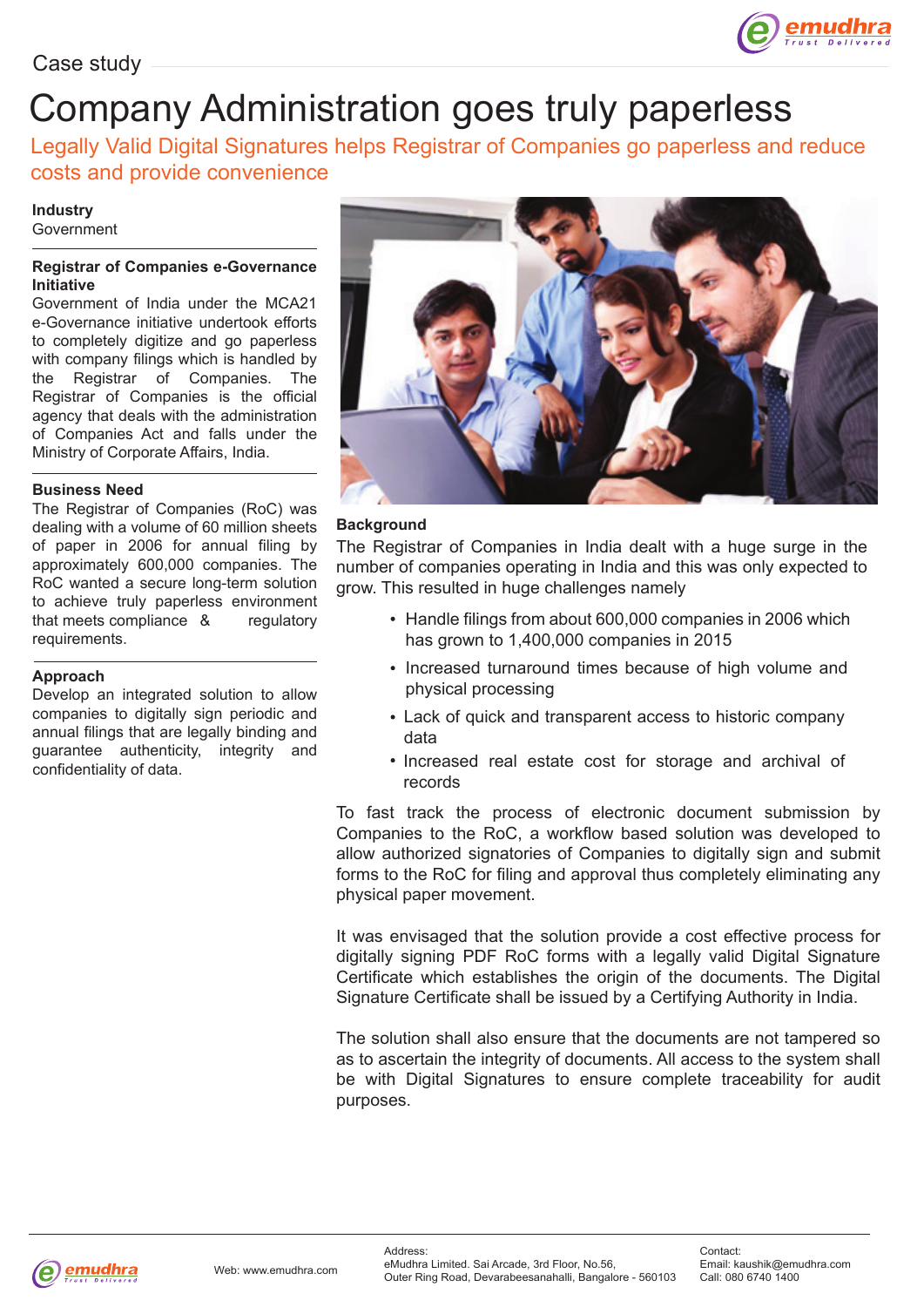

# **Digital Signature Technology**

The Digital Signature Technology works on the Public Key Infrastructure framework which uses a Cryptographic Key Pair – Private and Public Key for secure access and transmission of Information.

The Public Key Infrastructure framework Is prescribed in a model law provided by UNCITRAL (A United Nations body) for International Trade and Commerce

# **Benefits**

**Solution**<br>Today the Registrar of Companies has **Solution**<br>reaped significant benefits by eMudhra reaped significant benefits implementing digital signature based submission of documents. These include

- Ensuring document integrity, confidentiality and authorship
- Curbing the risk of signature forgery
- Eliminating the use of papers and printers saving huge cost
- Offering anywhere, anytime filing of forms
- Faster turnaround time, increased employees efficiency, productivity and transparency
- Meeting compliance & regulatory requirements
- Going green and reducing carbon footprint in line with the vision of the **Country**



eMudhra being a Licensed Certifying Authority in India and a PKI Solution provider issues Digital Signatures to Directors of Companies for company document filings with the RoC. As a Certifying Authority eMudhra verifies the identity of the individual as part of the Know Your Customer guidelines before issuing a Digital Signature Certificate. Therefore every digital signature used by Directors provides traceability and is legally valid in lieu of physical/wet signatures.

By using Digital Signatures in PDF documents, the solution was able to validate the signer and contents of the document before accepting submission. This ensured error free filing of documents with the RoC.

The usage of Digital Signatures has now been extended to Income Tax filings by Companies, Customs Department, e-Procurement, State Value Added Tax, Service Tax and several Government to Citizen Services in India.